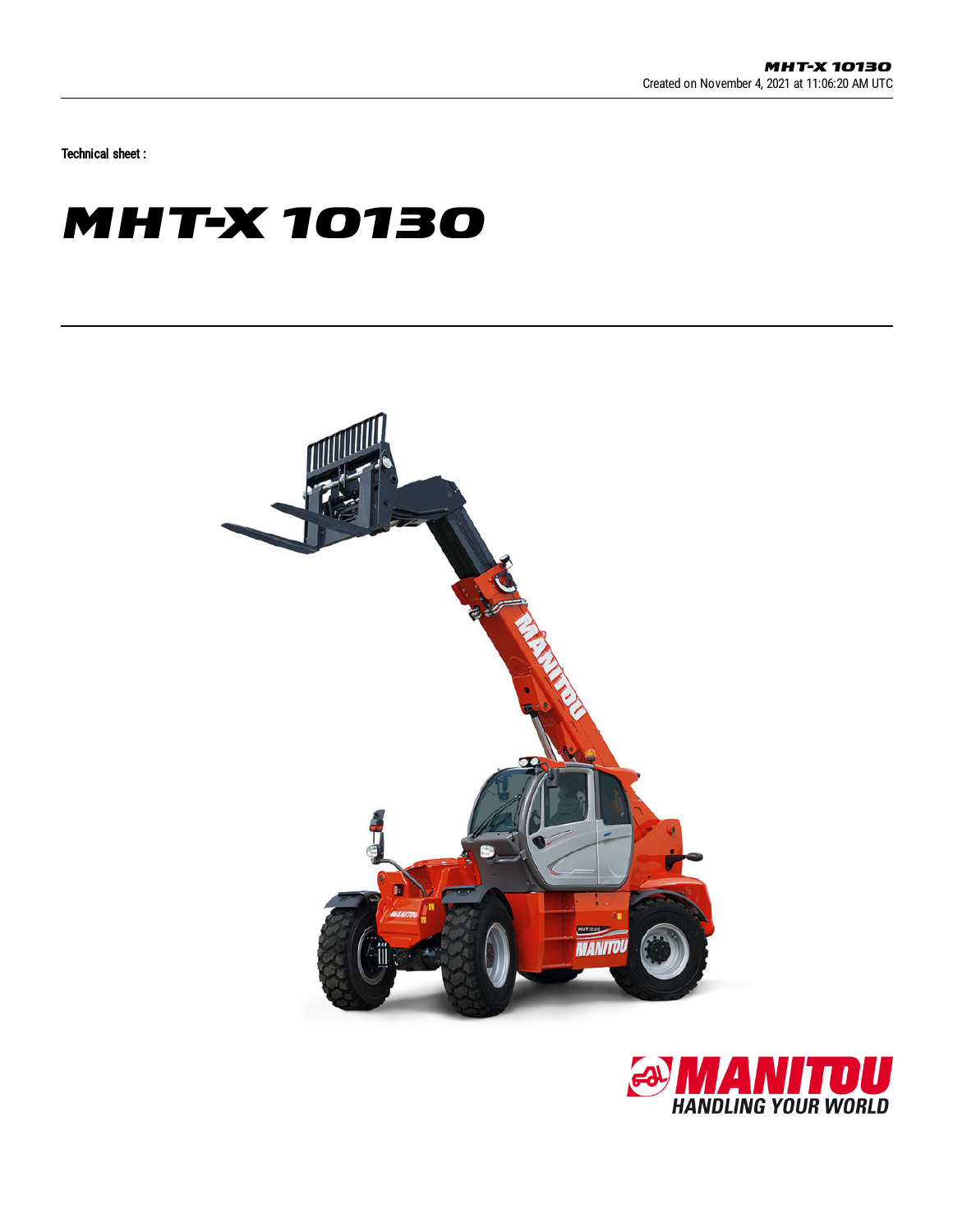| Capacities                                                  |                | <b>Metric</b>                                 |
|-------------------------------------------------------------|----------------|-----------------------------------------------|
| Max. capacity                                               |                | 13000 kg                                      |
| Load centre of gravity                                      | $\mathbf c$    | 600 mm                                        |
| Max. lifting height                                         |                | 9.65 m                                        |
| Max. outreach                                               | r1             | 5.17 m                                        |
| <b>Weight and dimensions</b>                                |                |                                               |
| Unladen weight (with forks)                                 |                | 18490 kg                                      |
| Ground clearance                                            | m4             | 0.44 <sub>m</sub>                             |
| Wheelbase                                                   | y              | 3.37 mm                                       |
| Overall width                                               | b1             | 2.51 m                                        |
| Overall height                                              | h17            | 2.99 m                                        |
| Overall cab width                                           | b <sub>4</sub> | 0.93 <sub>m</sub>                             |
| Tilt-down angle                                             | a <sub>5</sub> | 117°                                          |
| Tilt-up angle                                               | a4             | 18°                                           |
| External turning radius (over tyres)                        | Wa1            | 5.34 m                                        |
| Outer turning radius (with forks)                           | b15            | 6.15 m                                        |
| Forks length / width / section                              | 1/e/s          | 1200 mm x 200 mm / 70 mm                      |
| Frame levelling corrector                                   | a9             | 10 <sup>°</sup>                               |
| <b>Wheels</b>                                               |                |                                               |
| Standard tyres                                              |                | Aeolus - A2233 - 17.5 R25                     |
| Number of front wheels / rear wheels                        |                | 2/2                                           |
| Steering wheels (front / rear)                              |                | 2/2                                           |
| Drive wheels (front / rear)                                 |                | 2/2                                           |
| Steering mode                                               |                | 2 wheel steer, 4 wheel steer, Crab mode       |
| <b>Engine</b>                                               |                |                                               |
| Engine brand                                                |                | Mercedes                                      |
| Engine norm                                                 |                | Stage IIIA                                    |
|                                                             |                |                                               |
|                                                             |                | OM 904 LA. E3A/1                              |
| Engine model<br>Number of cylinders / Capacity of cylinders |                | 4 - 4250 cm <sup>3</sup>                      |
|                                                             |                |                                               |
| I.C. Engine power rating / Power (kW)                       |                | 176 Hp / 129 kW                               |
| Max. torque / Engine rotation                               |                | 675 Nm@1200 rpm                               |
| Engine cooling system<br>Number of batteries                |                | Water<br>$\overline{2}$                       |
|                                                             |                |                                               |
| Battery / Batteries capacity                                |                | 12 V / 120 Ah                                 |
| Drawbar pull (Laden)                                        |                | 10800 daN                                     |
| <b>Transmission</b>                                         |                |                                               |
| Transmission type                                           |                | Hydrostatic                                   |
| Number of gears (forward / reverse)                         |                | 2/2                                           |
| Max. travel speed                                           |                | 31 km/h                                       |
| Parking brake                                               |                | Automatic Negative Hand-brake                 |
| Service brake                                               |                | Hydraulic                                     |
| <b>Hydraulics</b>                                           |                |                                               |
| Hydraulic pump type                                         |                | Variable pump                                 |
| Hydraulic flow - Pressure                                   |                | 180 l/min - 300 bar                           |
| <b>Tank capacities</b>                                      |                |                                               |
| Engine oil                                                  |                | 21 L                                          |
| Hydraulic oil                                               |                | 290 l                                         |
| Fuel tank                                                   |                | 315 l                                         |
| Noise and vibration                                         |                |                                               |
| Noise at driving position (LpA)                             |                | 80dB(A)                                       |
| Noise to environment (LwA)                                  |                | 107 dB(A)                                     |
| Vibration on hands/arms                                     |                | $< 0$ m/s <sup>2</sup>                        |
| <b>Miscellaneous</b><br>Safety / Safety cab homologation    |                | Standard EN 15000 - ROPS - FOPS cab (level 2) |

J S M

Controls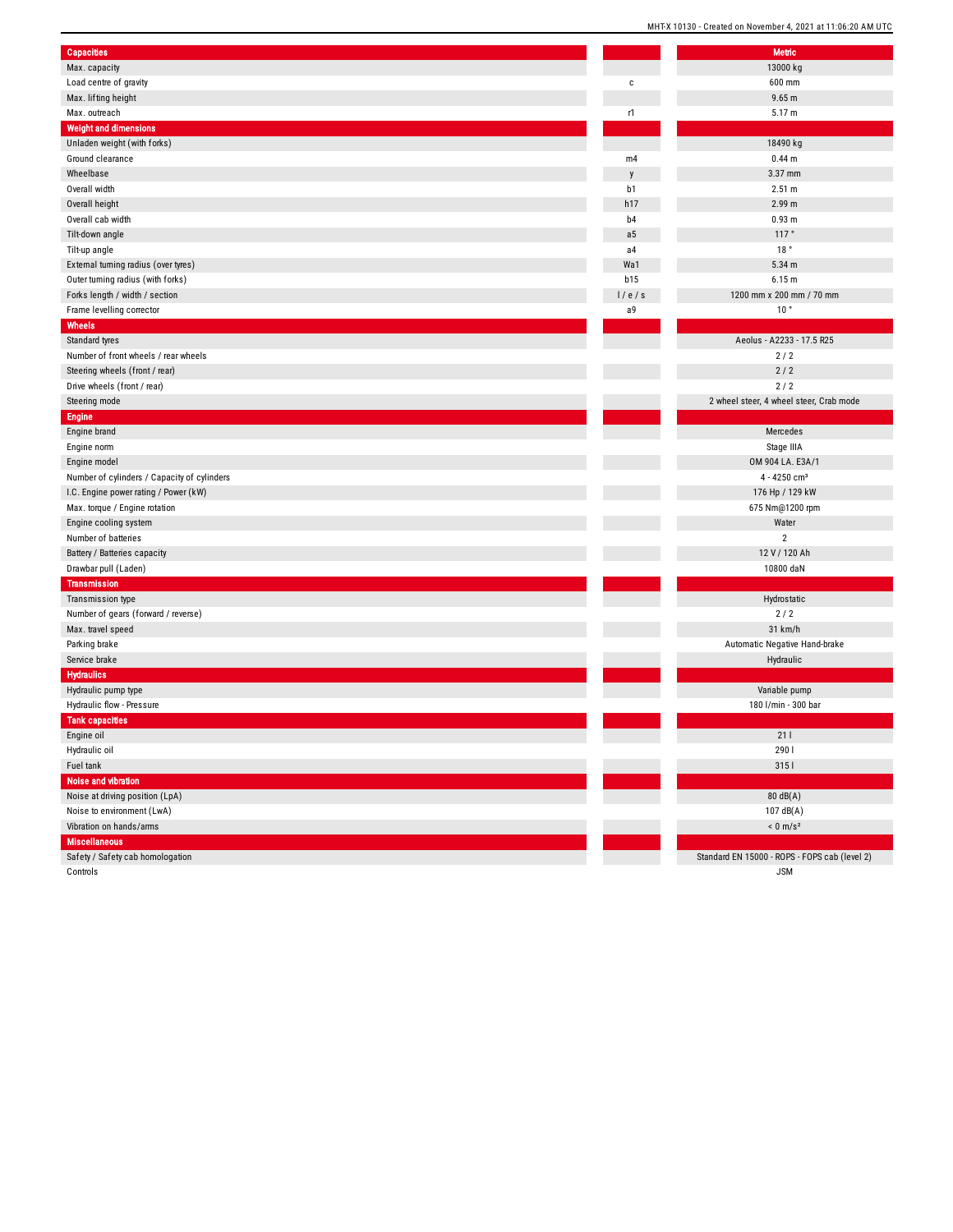## Dimensional drawing



## Load chart



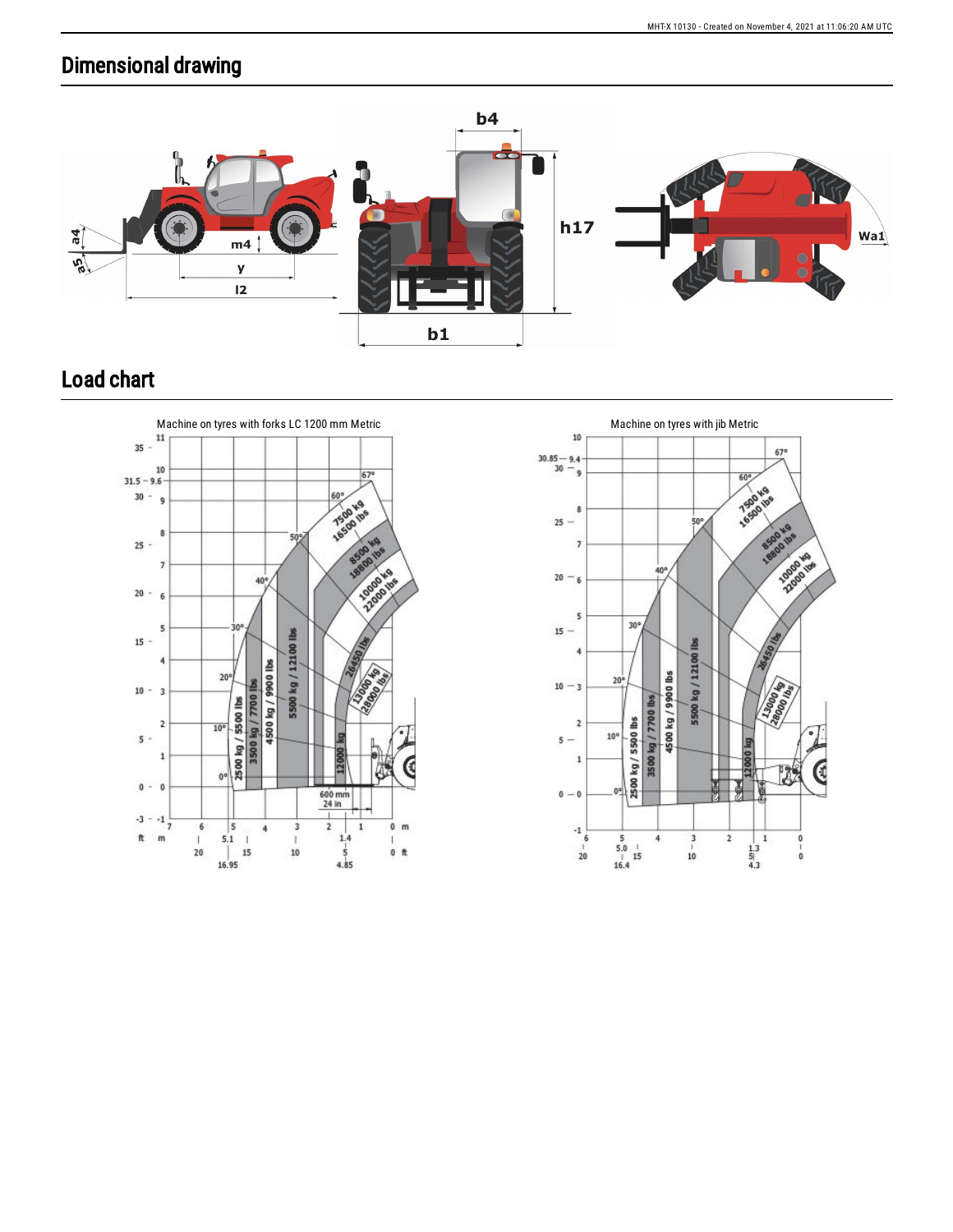